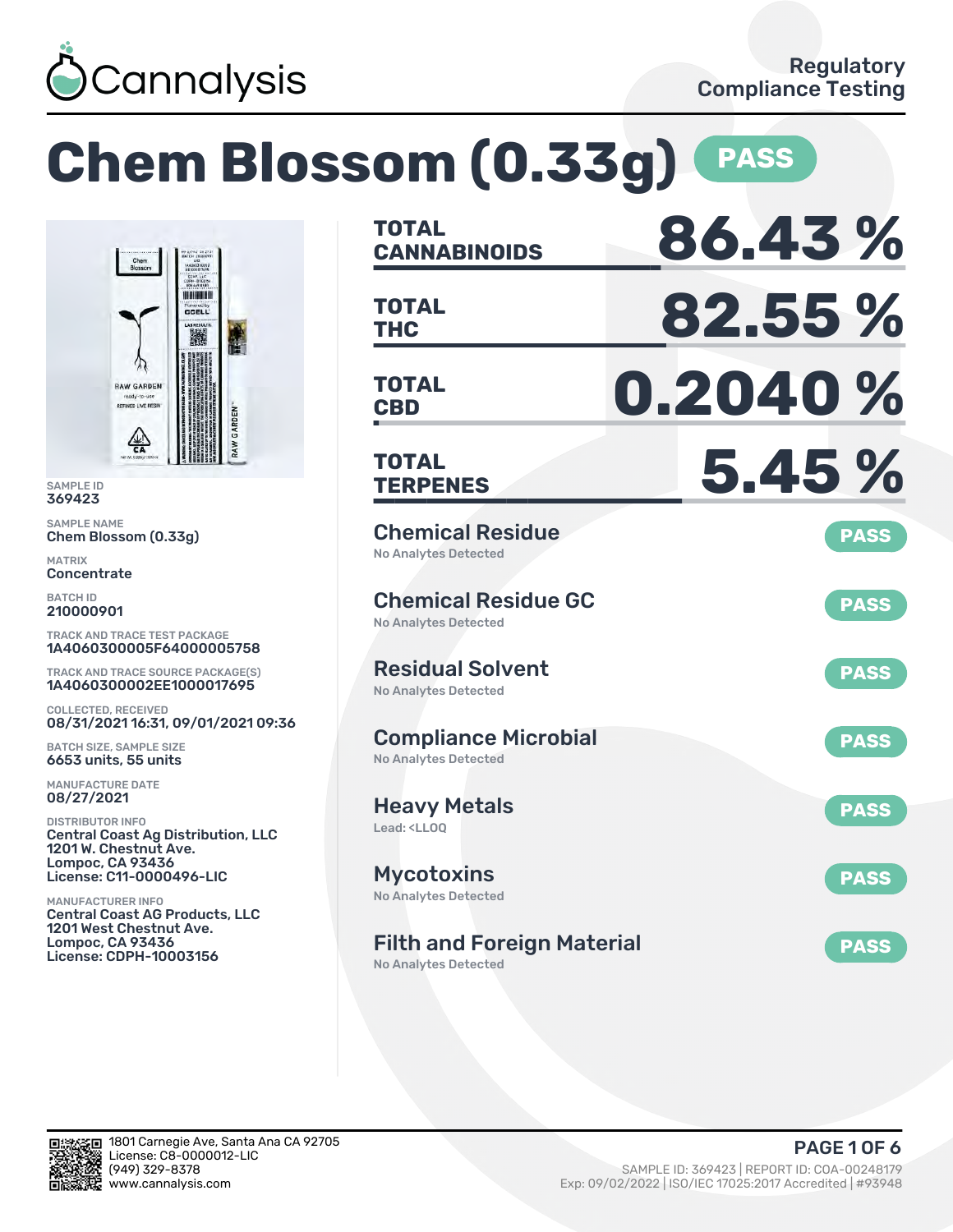

# CANNABINOID ANALYSIS

Total THC,CBD value(s) have been decarboxylated.

| TOTAL THC:          | 825.5 mg/g (82.55 %), 272.42 mg per package |
|---------------------|---------------------------------------------|
| TOTAL CBD:          | 2.040 mg/g (0.2040 %), 0.67 mg per package  |
| TOTAL CANNABINOIDS: | 864.3 mg/g (86.43 %)                        |

UNIT OF MEASUREMENT: Milligrams per Gram(mg/g)

| <b>ANALYTE</b>         | <b>RESULT</b>           | LOD    | <b>LLOO</b> | <b>ANALYTE</b>   | <b>RESULT</b>           | <b>LOD</b> | <b>LLOO</b> |
|------------------------|-------------------------|--------|-------------|------------------|-------------------------|------------|-------------|
| <b>THCa</b>            | $<$ 1 mg/g              | 0.5000 | 1.0000      | CBDa             | <b>ND</b>               | 0.5000     | 1.0000      |
| D9THC                  | 825.5 mg/g (82.55 %)    | 0.5000 | 1.0000      | <b>CBD</b>       | 2.040 mg/g $(0.2040\%)$ | 0.5000     | 1.0000      |
| D8THC                  | ND                      | 0.5000 | 1.0000      | CBD <sub>v</sub> | <b>ND</b>               | 0.5000     | 1.0000      |
| <b>CBN</b>             | $1.676$ mg/g (0.1676 %) | 0.5000 | 1.0000      | CBCa             | <b>ND</b>               | 0.5000     | 1.0000      |
| THCva                  | <b>ND</b>               | 0.5000 | 1.0000      | <b>CBC</b>       | <b>ND</b>               | 0.5000     | 1.0000      |
| <b>THC<sub>v</sub></b> | 13.98 mg/g (1.398 %)    | 0.5000 | 1.0000      | CBGa             | <b>ND</b>               | 0.5000     | 1.0000      |
| ExoTHC                 | $<$ 1 mg/g              | 0.5000 | 1.0000      | <b>CBG</b>       | 21.05 mg/g (2.105 %)    | 0.5000     | 1.0000      |
| <b>CBL</b>             | <b>ND</b>               | 0.5000 | 1.0000      |                  |                         |            |             |
|                        |                         |        |             |                  |                         |            |             |

#### ADDITIONAL INFORMATION

| Method:     | SOP-TECH-001 | Sample Prepped: 09/01/2021 14:58 | Sample Approved: 09/02/2021 10:19  |  |
|-------------|--------------|----------------------------------|------------------------------------|--|
| Instrument: | . UPLC-DAD   | Sample Analyzed: 09/01/202115:02 | Prep-Analytical Batch: 32364-26440 |  |



TOTAL TERPENES: 54.51 mg/g (5.451 %)

| UNIT OF MEASUREMENT:    | Milligrams per Gram(mg/g) |            |             |                        |                           |        |             |
|-------------------------|---------------------------|------------|-------------|------------------------|---------------------------|--------|-------------|
| ANALYTE                 | <b>RESULT</b>             | <b>LOD</b> | <b>LLOQ</b> | <b>ANALYTE</b>         | <b>RESULT</b>             | LOD    | <b>LLOQ</b> |
| 3-Carene                | <b>ND</b>                 | 1.000      | 2.500       | Alpha bisabolol        | <b>ND</b>                 | 0.1000 | 0.500       |
| Alpha cedrene           | <b>ND</b>                 | 1.000      | 2.500       | Alpha humulene         | 1.363 mg/g $(0.1363\%)$   | 0.5000 | 1.000       |
|                         |                           | 0.1000     | 1.000       | Alpha terpinene        | <b>ND</b>                 | 0.5000 | 1.000       |
| Alpha pinene            | 2.258 mg/g $(0.2258\%)$   |            |             |                        |                           |        |             |
| Alpha terpineol         | $<$ LLOO                  | 0.3260     | 0.6520      | Beta caryophyllene     | 5.330 mg/g (0.5330 %)     | 0.5000 | 1.000       |
| Beta myrcene            | 13.86 mg/g (1.386 %)      | 0.5000     | 1.000       | Beta pinene            | 3.249 mg/g (0.3249 %)     | 0.6070 | 1.214       |
| Borneol                 | <b>ND</b>                 | 1.000      | 2.500       | Camphene               | $<$ LLOO                  | 0.5000 | 1.000       |
| Camphor                 | <b>ND</b>                 | 0.1000     | 0.5000      | Caryophyllene oxide ND |                           | 0.5000 | 2.500       |
| Cedrol                  | <b>ND</b>                 | 0.5000     | 1.000       | Cis geraniol           | <b>ND</b>                 | 1.000  | 2.500       |
| Cis nerolidol           | <b>ND</b>                 | 2.500      | 5.000       | Eucalyptol             | <b>ND</b>                 | 0.1000 | 0.500       |
| Fenchol                 | 1.210 mg/g $(0.1210 \%)$  | 0.5000     | 1.000       | Fenchone               | <b>ND</b>                 | 0.1000 | 0.500       |
| Gamma terpinene         | <b>ND</b>                 | 0.1000     | 0.5000      | Gamma terpineol        | <b>ND</b>                 | 0.2090 | 0.523       |
| Geranyl acetate         | <b>ND</b>                 | 0.1000     | 0.5000      | Guaiol                 | <b>ND</b>                 | 2.500  | 5.000       |
| Isoborneol              | <b>ND</b>                 | 0.5000     | 1.000       | Isopulegol             | <b>ND</b>                 | 2.500  | 5.000       |
| Limonene                | 22.35 mg/g (2.235 %)      | 0.5000     | 2.500       | Linalool               | 4.201 mg/g (0.4201%)      | 0.5000 | 1.000       |
| Menthol                 | <b>ND</b>                 | 1.000      | 2.500       | Ocimene 1              | <b>ND</b>                 | 0.1550 | 0.310       |
| Ocimene 2               | $<$ LLOO                  | 0.3450     | 1.725       | P-cymene               | <b>ND</b>                 | 0.5230 | 1.045       |
| P-mentha-1,5-diene ND   |                           | 0.5000     | 1.000       | Pulegone               | <b>ND</b>                 | 0.1000 | 0.500       |
| Sabinene                | <b>ND</b>                 | 0.5000     | 1.000       | Terpinolene            | $0.6868$ mg/g $(0.0687%)$ | 0.1000 | 0.500       |
| Trans beta farnesene ND |                           | 2.500      | 5.000       | Trans geraniol         | <b>ND</b>                 | 0.5000 | 2.500       |
| Trans nerolidol         | ND                        | 0.5000     | 2.500       | Valencene              | <b>ND</b>                 | 0.5000 | 1.000       |
|                         |                           |            |             |                        |                           |        |             |
|                         |                           |            |             |                        |                           |        |             |

| <b>ANALYTE</b>          | <b>RESULT</b>                                                                                                                             | LOD    | <b>LLOQ</b> | <b>ANALYTE</b>         | <b>RESULT</b>                                      | LOD    | <b>LLOQ</b> |
|-------------------------|-------------------------------------------------------------------------------------------------------------------------------------------|--------|-------------|------------------------|----------------------------------------------------|--------|-------------|
| 3-Carene                | <b>ND</b>                                                                                                                                 | 1.000  | 2.500       | Alpha bisabolol        | <b>ND</b>                                          | 0.1000 | 0.5000      |
| Alpha cedrene           | <b>ND</b>                                                                                                                                 | 1.000  | 2.500       | Alpha humulene         | 1.363 mg/g $(0.1363\%)$                            | 0.5000 | 1.000       |
| Alpha pinene            | 2.258 mg/g $(0.2258\%)$                                                                                                                   | 0.1000 | 1.000       | Alpha terpinene        | <b>ND</b>                                          | 0.5000 | 1.000       |
| Alpha terpineol         | <lloq< td=""><td>0.3260</td><td>0.6520</td><td>Beta caryophyllene</td><td>5.330 mg/g (0.5330 %)</td><td>0.5000</td><td>1.000</td></lloq<> | 0.3260 | 0.6520      | Beta caryophyllene     | 5.330 mg/g (0.5330 %)                              | 0.5000 | 1.000       |
| Beta myrcene            | 13.86 mg/g (1.386 %)                                                                                                                      | 0.5000 | 1.000       | Beta pinene            | 3.249 mg/g (0.3249 %)                              | 0.6070 | 1.214       |
| Borneol                 | <b>ND</b>                                                                                                                                 | 1.000  | 2.500       | Camphene               | <ll0q< td=""><td>0.5000</td><td>1.000</td></ll0q<> | 0.5000 | 1.000       |
| Camphor                 | <b>ND</b>                                                                                                                                 | 0.1000 | 0.5000      | Caryophyllene oxide ND |                                                    | 0.5000 | 2.500       |
| Cedrol                  | <b>ND</b>                                                                                                                                 | 0.5000 | 1.000       | Cis geraniol           | <b>ND</b>                                          | 1.000  | 2.500       |
| Cis nerolidol           | <b>ND</b>                                                                                                                                 | 2.500  | 5.000       | Eucalyptol             | <b>ND</b>                                          | 0.1000 | 0.5000      |
| Fenchol                 | 1.210 mg/g $(0.1210 \%)$                                                                                                                  | 0.5000 | 1.000       | Fenchone               | <b>ND</b>                                          | 0.1000 | 0.5000      |
| Gamma terpinene         | <b>ND</b>                                                                                                                                 | 0.1000 | 0.5000      | Gamma terpineol        | <b>ND</b>                                          | 0.2090 | 0.5230      |
| Geranyl acetate         | <b>ND</b>                                                                                                                                 | 0.1000 | 0.5000      | Guaiol                 | <b>ND</b>                                          | 2.500  | 5.000       |
| Isoborneol              | <b>ND</b>                                                                                                                                 | 0.5000 | 1.000       | Isopulegol             | <b>ND</b>                                          | 2.500  | 5.000       |
| Limonene                | 22.35 mg/g (2.235 %)                                                                                                                      | 0.5000 | 2.500       | Linalool               | 4.201 mg/g $(0.4201\%)$                            | 0.5000 | 1.000       |
| Menthol                 | <b>ND</b>                                                                                                                                 | 1.000  | 2.500       | Ocimene 1              | <b>ND</b>                                          | 0.1550 | 0.3100      |
| Ocimene 2               | <lloq< td=""><td>0.3450</td><td>1.725</td><td>P-cymene</td><td><b>ND</b></td><td>0.5230</td><td>1.045</td></lloq<>                        | 0.3450 | 1.725       | P-cymene               | <b>ND</b>                                          | 0.5230 | 1.045       |
| P-mentha-1,5-diene ND   |                                                                                                                                           | 0.5000 | 1.000       | Pulegone               | <b>ND</b>                                          | 0.1000 | 0.5000      |
| Sabinene                | <b>ND</b>                                                                                                                                 | 0.5000 | 1.000       | Terpinolene            | $0.6868$ mg/g $(0.0687%)$                          | 0.1000 | 0.5000      |
| Trans beta farnesene ND |                                                                                                                                           | 2.500  | 5.000       | Trans geraniol         | <b>ND</b>                                          | 0.5000 | 2.500       |
| Trans nerolidol         | <b>ND</b>                                                                                                                                 | 0.5000 | 2.500       | Valencene              | <b>ND</b>                                          | 0.5000 | 1.000       |



1801 Carnegie Ave, Santa Ana CA 92705 License: C8-0000012-LIC<br>(949) 329-8378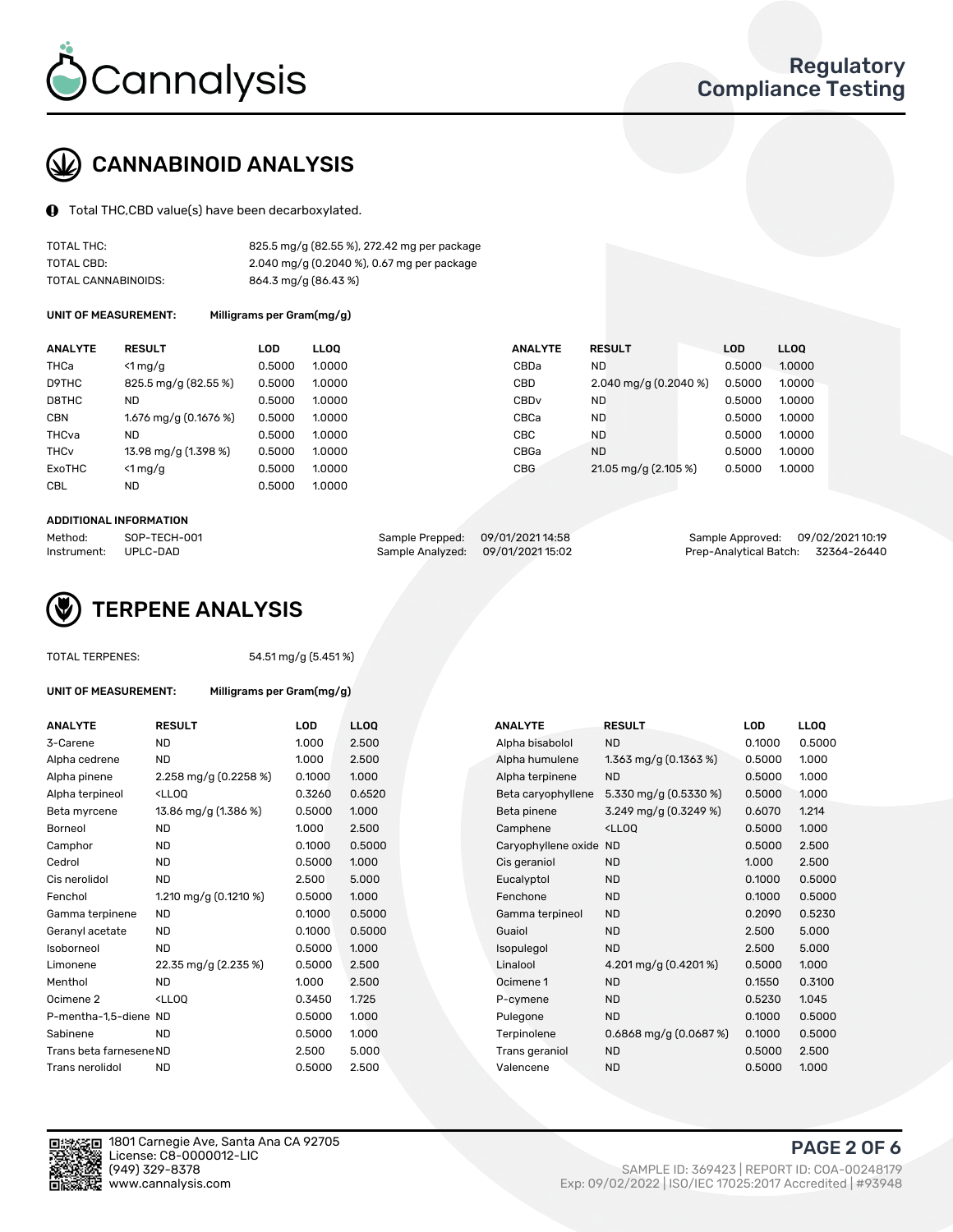

### Regulatory Compliance Testing

#### ADDITIONAL INFORMATION

Method: SOP-TECH-027 Sample Prepped: 09/01/2021 13:08 Sample Approved: 09/02/2021 11:50 Prep-Analytical Batch: 32360-26436



CHEMICAL RESIDUE ANALYSIS PASS

UNIT OF MEASUREMENT: Micrograms per Gram(ug/g)

| <b>ANALYTE</b>    | <b>RESULT</b> | LOD    | LL <sub>OO</sub> | <b>ACTION LEVEL</b> |      | <b>ANALYTE</b>      | <b>RESULT</b> | LOD    | <b>LLOQ</b> | <b>ACTION LEVEL</b> |      |
|-------------------|---------------|--------|------------------|---------------------|------|---------------------|---------------|--------|-------------|---------------------|------|
| Abamectin         | <b>ND</b>     | 0.0200 | 0.0400           | 0.1000              | Pass | Acephate            | <b>ND</b>     | 0.0200 | 0.0400      | 0.1000              | Pass |
| Acequinocyl       | <b>ND</b>     | 0.0200 | 0.0400           | 0.1000              | Pass | Acetamiprid         | <b>ND</b>     | 0.0200 | 0.0400      | 0.1000              | Pass |
| Aldicarb          | <b>ND</b>     | 0.0200 | 0.0400           | 0.0                 | Pass | Azoxystrobin        | <b>ND</b>     | 0.0200 | 0.0400      | 0.1000              | Pass |
| Bifenazate        | <b>ND</b>     | 0.0200 | 0.0400           | 0.1000              | Pass | <b>Bifenthrin</b>   | <b>ND</b>     | 0.0200 | 0.0400      | 3.000               | Pass |
| <b>Boscalid</b>   | <b>ND</b>     | 0.0200 | 0.0400           | 0.1000              | Pass | Carbaryl            | <b>ND</b>     | 0.0200 | 0.0400      | 0.5000              | Pass |
| Carbofuran        | <b>ND</b>     | 0.0200 | 0.0400           | 0.0                 | Pass | Chlorantraniliprole | <b>ND</b>     | 0.0200 | 0.0400      | 10.00               | Pass |
| Clofentezine      | <b>ND</b>     | 0.0200 | 0.0400           | 0.1000              | Pass | Coumaphos           | <b>ND</b>     | 0.0200 | 0.0400      | 0.0                 | Pass |
| Cyfluthrin        | <b>ND</b>     | 0.4000 | 1.000            | 2.000               | Pass | Cypermethrin        | <b>ND</b>     | 0.4000 | 1.000       | 1.000               | Pass |
| Daminozide        | <b>ND</b>     | 0.0200 | 0.0400           | 0.0                 | Pass | Diazinon            | <b>ND</b>     | 0.0200 | 0.0400      | 0.1000              | Pass |
| <b>Dichlorvos</b> | <b>ND</b>     | 0.0200 | 0.0400           | 0.0                 | Pass | Dimethoate          | <b>ND</b>     | 0.0200 | 0.0400      | 0.0                 | Pass |
| Dimethomorph      | <b>ND</b>     | 0.0200 | 0.0400           | 2.000               | Pass | Ethoprophos         | <b>ND</b>     | 0.0200 | 0.0400      | 0.0                 | Pass |
| Etofenprox        | <b>ND</b>     | 0.0200 | 0.0400           | 0.0                 | Pass | Etoxazole           | <b>ND</b>     | 0.0200 | 0.0400      | 0.1000              | Pass |
| Fenhexamid        | <b>ND</b>     | 0.0200 | 0.0400           | 0.1000              | Pass | Fenoxycarb          | <b>ND</b>     | 0.0200 | 0.0400      | 0.0                 | Pass |
| Fenpyroximate     | <b>ND</b>     | 0.0200 | 0.0400           | 0.1000              | Pass | Fipronil            | <b>ND</b>     | 0.0400 | 0.1000      | 0.0                 | Pass |
| Flonicamid        | <b>ND</b>     | 0.0200 | 0.0400           | 0.1000              | Pass | Fludioxonil         | <b>ND</b>     | 0.0200 | 0.0400      | 0.1000              | Pass |
| Hexythiazox       | <b>ND</b>     | 0.0200 | 0.0400           | 0.1000              | Pass | Imazalil            | <b>ND</b>     | 0.0200 | 0.0400      | 0.0                 | Pass |
| Imidacloprid      | <b>ND</b>     | 0.0200 | 0.0400           | 5.000               | Pass | Kresoxim methyl     | <b>ND</b>     | 0.0200 | 0.0400      | 0.1000              | Pass |
| Malathion         | <b>ND</b>     | 0.0200 | 0.0400           | 0.5000              | Pass | Metalaxyl           | <b>ND</b>     | 0.0200 | 0.0400      | 2.000               | Pass |
| Methiocarb        | <b>ND</b>     | 0.0200 | 0.0400           | 0.0                 | Pass | Methomyl            | <b>ND</b>     | 0.0200 | 0.0400      | 1.000               | Pass |
| Mevinphos         | <b>ND</b>     | 0.0200 | 0.0400           | 0.0                 | Pass | Myclobutanil        | <b>ND</b>     | 0.0200 | 0.0400      | 0.1000              | Pass |
| Naled             | <b>ND</b>     | 0.0200 | 0.0400           | 0.1000              | Pass | Oxamyl              | <b>ND</b>     | 0.0200 | 0.0400      | 0.5000              | Pass |
| Paclobutrazol     | <b>ND</b>     | 0.0200 | 0.0400           | 0.0                 | Pass | Permethrins         | <b>ND</b>     | 0.0400 | 0.1000      | 0.5000              | Pass |
| Phosmet           | <b>ND</b>     | 0.0200 | 0.0400           | 0.1000              | Pass | Piperonyl butoxide  | <b>ND</b>     | 0.0200 | 0.0400      | 3.000               | Pass |
| Prallethrin       | <b>ND</b>     | 0.0200 | 0.0400           | 0.1000              | Pass | Propiconazole       | <b>ND</b>     | 0.0200 | 0.0400      | 0.1000              | Pass |
| Propoxur          | <b>ND</b>     | 0.0200 | 0.0400           | 0.0                 | Pass | Pyrethrins          | <b>ND</b>     | 0.0200 | 0.0400      | 0.5000              | Pass |
| Pyridaben         | <b>ND</b>     | 0.0200 | 0.0400           | 0.1000              | Pass | Spinetoram          | <b>ND</b>     | 0.0200 | 0.0400      | 0.1000              | Pass |
| Spinosad          | <b>ND</b>     | 0.0300 | 0.0700           | 0.1000              | Pass | Spiromesifen        | <b>ND</b>     | 0.0200 | 0.0400      | 0.1000              | Pass |
| Spirotetramat     | <b>ND</b>     | 0.0200 | 0.0400           | 0.1000              | Pass | Spiroxamine         | <b>ND</b>     | 0.0200 | 0.0400      | 0.0                 | Pass |
| Tebuconazole      | <b>ND</b>     | 0.0200 | 0.0400           | 0.1000              | Pass | Thiacloprid         | <b>ND</b>     | 0.0200 | 0.0400      | 0.0                 | Pass |
| Thiamethoxam      | <b>ND</b>     | 0.0200 | 0.0400           | 5.000               | Pass | Trifloxystrobin     | <b>ND</b>     | 0.0200 | 0.0400      | 0.1000              | Pass |

#### ADDITIONAL INFORMATION

Method: SOP-TECH-002 Sample Prepped: 09/01/2021 18:55 Sample Approved: 09/02/2021 11:31 Prep-Analytical Batch: 32381-26453

PAGE 3 OF 6

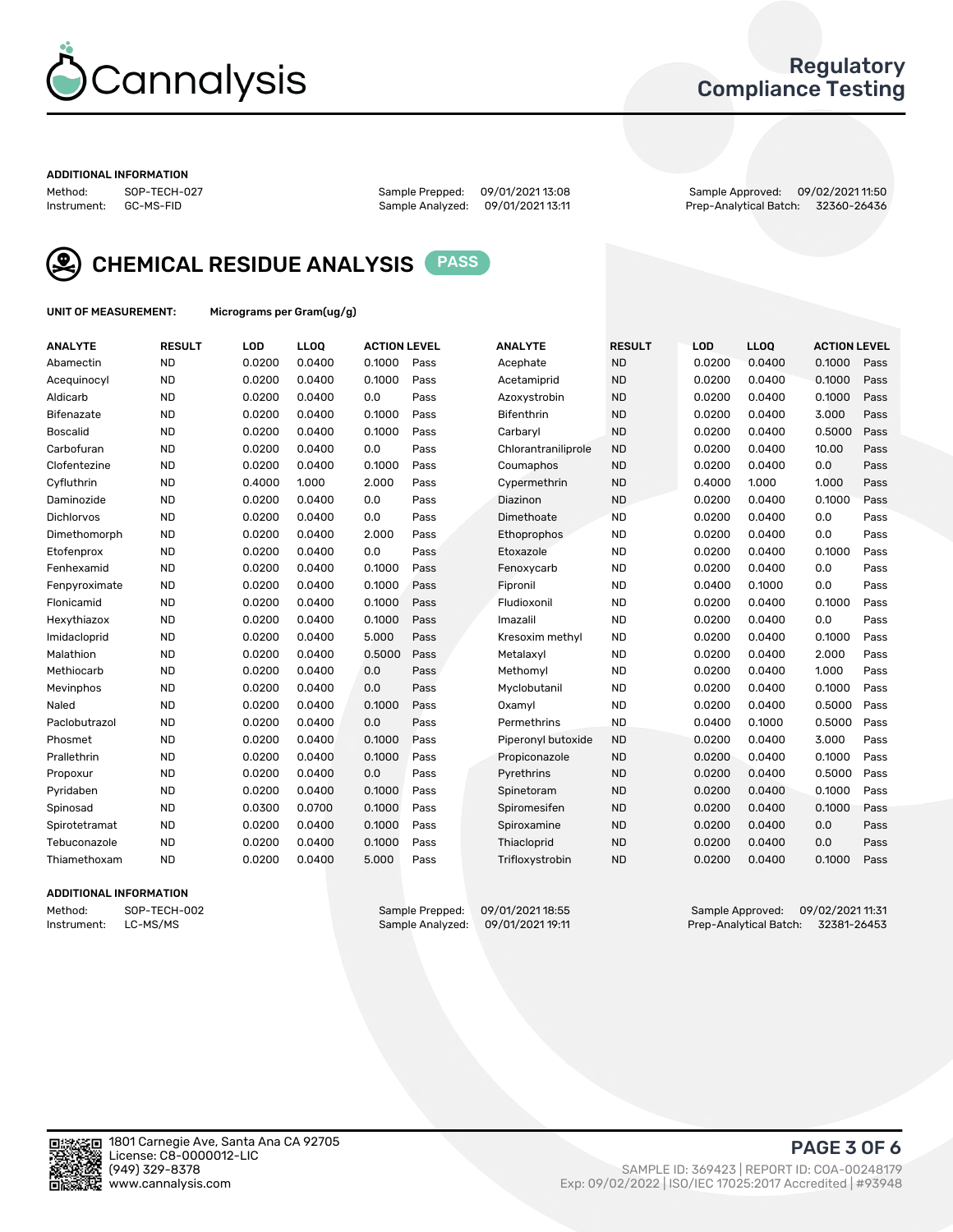

# CHEMICAL RESIDUE GC ANALYSIS PASS

rograms per Gram(ug/g)

| <b>ANALYTE</b>                | <b>RESULT</b> | LOD    | <b>LLOO</b> | <b>ACTION LEVEL</b> |                  | <b>ANALYTE</b>   | <b>RESULT</b> | <b>LOD</b>       | <b>LLOO</b>            | <b>ACTION LEVEL</b> |      |
|-------------------------------|---------------|--------|-------------|---------------------|------------------|------------------|---------------|------------------|------------------------|---------------------|------|
| Captan                        | <b>ND</b>     | 0.1000 | 0.2000      | 0.7000              | Pass             | Chlordane        | <b>ND</b>     | 0.0109           | 0.0136                 | 0.0                 | Pass |
| Methyl parathion              | <b>ND</b>     | 0.0400 | 0.1000      | 0.0                 | Pass             | <b>PCNB</b>      | <b>ND</b>     | 0.0200           | 0.0400                 | 0.1000              | Pass |
| Chlorfenapyr                  | <b>ND</b>     | 0.0800 | 0.1000      | 0.0                 | Pass             | Chlorpyrifos     | <b>ND</b>     | 0.0800           | 0.1000                 | 0.0                 | Pass |
|                               |               |        |             |                     |                  |                  |               |                  |                        |                     |      |
| <b>ADDITIONAL INFORMATION</b> |               |        |             |                     |                  |                  |               |                  |                        |                     |      |
| Method:                       | SOP-TECH-010  |        |             |                     | Sample Prepped:  | 09/01/2021 18:55 |               | Sample Approved: |                        | 09/02/2021 13:51    |      |
| Instrument:                   | GC-MS/MS      |        |             |                     | Sample Analyzed: | 09/01/2021 19:12 |               |                  | Prep-Analytical Batch: | 32382-26454         |      |
|                               |               |        |             |                     |                  |                  |               |                  |                        |                     |      |

# RESIDUAL SOLVENT ANALYSIS PASS

UNIT OF MEASUREMENT: Micrograms per Gram(ug/g)

| <b>ANALYTE</b>       | <b>RESULT</b> | LOD    | <b>LLOO</b> | <b>ACTION LEVEL</b> |      | <b>ANALYTE</b>           | <b>RESULT</b> | LOD    | <b>LLOO</b> | <b>ACTION LEVEL</b> |      |
|----------------------|---------------|--------|-------------|---------------------|------|--------------------------|---------------|--------|-------------|---------------------|------|
| Acetone              | <b>ND</b>     | 50.00  | 100.0       | 5000                | Pass | Acetonitrile             | <b>ND</b>     | 50.00  | 100.0       | 410.0               | Pass |
| Benzene              | <b>ND</b>     | 0.5000 | 1.000       | 1.000               | Pass | <b>Butane</b>            | <b>ND</b>     | 50.00  | 100.0       | 5000                | Pass |
| Chloroform           | <b>ND</b>     | 0.5000 | 1.000       | 1.000               | Pass | Ethanol                  | <b>ND</b>     | 50.00  | 100.0       | 5000                | Pass |
| <b>Ethyl Acetate</b> | <b>ND</b>     | 50.00  | 100.0       | 5000                | Pass | <b>Ethyl Ether</b>       | <b>ND</b>     | 50.00  | 100.0       | 5000                | Pass |
| Ethylene oxide       | <b>ND</b>     | 0.5000 | 1.000       | 1.000               | Pass | Heptane                  | <b>ND</b>     | 50.00  | 100.0       | 5000                | Pass |
| Hexane               | <b>ND</b>     | 50.00  | 100.0       | 290.0               | Pass | <b>Isopropyl Alcohol</b> | <b>ND</b>     | 50.00  | 100.0       | 5000                | Pass |
| Methanol             | <b>ND</b>     | 50.00  | 100.0       | 3000                | Pass | Methylene chloride       | <b>ND</b>     | 0.5000 | 1.000       | 1.000               | Pass |
| Pentane              | <b>ND</b>     | 50.00  | 100.0       | 5000                | Pass | Propane                  | <b>ND</b>     | 50.00  | 200.0       | 5000                | Pass |
| Toluene              | <b>ND</b>     | 50.00  | 100.0       | 890.0               | Pass | Xvlenes                  | <b>ND</b>     | 50.08  | 100.0       | 2170                | Pass |
| Trichloroethylene    | <b>ND</b>     | 0.5000 | 1.000       | 1.000               | Pass | 1.2-Dichloroethane       | <b>ND</b>     | 0.5000 | 1.000       | 1.000               | Pass |

#### ADDITIONAL INFORMATION

Method: SOP-TECH-021 Sample Prepped: 09/01/2021 14:59 Sample Approved: 09/02/2021 10:29<br>Sample Analyzed: 09/01/2021 15:08 Prep-Analytical Batch: 32369-26444 Prep-Analytical Batch: 32369-26444



UNIT OF MEASUREMENT: Cycle Threshold (Ct)

| <b>ANALYTE</b> | <b>RESULT</b>              | LOD   | <b>LLOO</b> |     | <b>ACTION LEVEL</b> | <b>ANALYTE</b>   | <b>RESULT</b> | <b>LOD</b> | <b>LLOO</b>            |                  | <b>ACTION LEVEL</b> |
|----------------|----------------------------|-------|-------------|-----|---------------------|------------------|---------------|------------|------------------------|------------------|---------------------|
| A.fumigatus    | <b>ND</b>                  | 33.00 | 0.0         | 0.0 | Pass                | A. flavus        | <b>ND</b>     | 33.00      | 0.0                    | 0.0              | Pass                |
| A. niger       | <b>ND</b>                  | 33.00 | 0.0         | 0.0 | Pass                | A. terreus       | <b>ND</b>     | 33.00      | 0.0                    | 0.0              | Pass                |
| <b>STEC</b>    | <b>ND</b>                  | 33.00 | 0.0         | 0.0 | Pass                | Salmonella spp   | <b>ND</b>     | 33.00      | 0.0                    | 0.0              | Pass                |
|                | ADDITIONAL INFORMATION     |       |             |     |                     |                  |               |            |                        |                  |                     |
| Method:        | SOP-TECH-016, SOP-TECH-022 |       |             |     | Sample Prepped:     | 09/02/2021 11:47 |               |            | Sample Approved:       | 09/02/2021 15:24 |                     |
| Instrument:    | aPCR                       |       |             |     | Sample Analyzed:    | 09/02/2021 11:49 |               |            | Prep-Analytical Batch: |                  | 32379-26467         |

PAGE 4 OF 6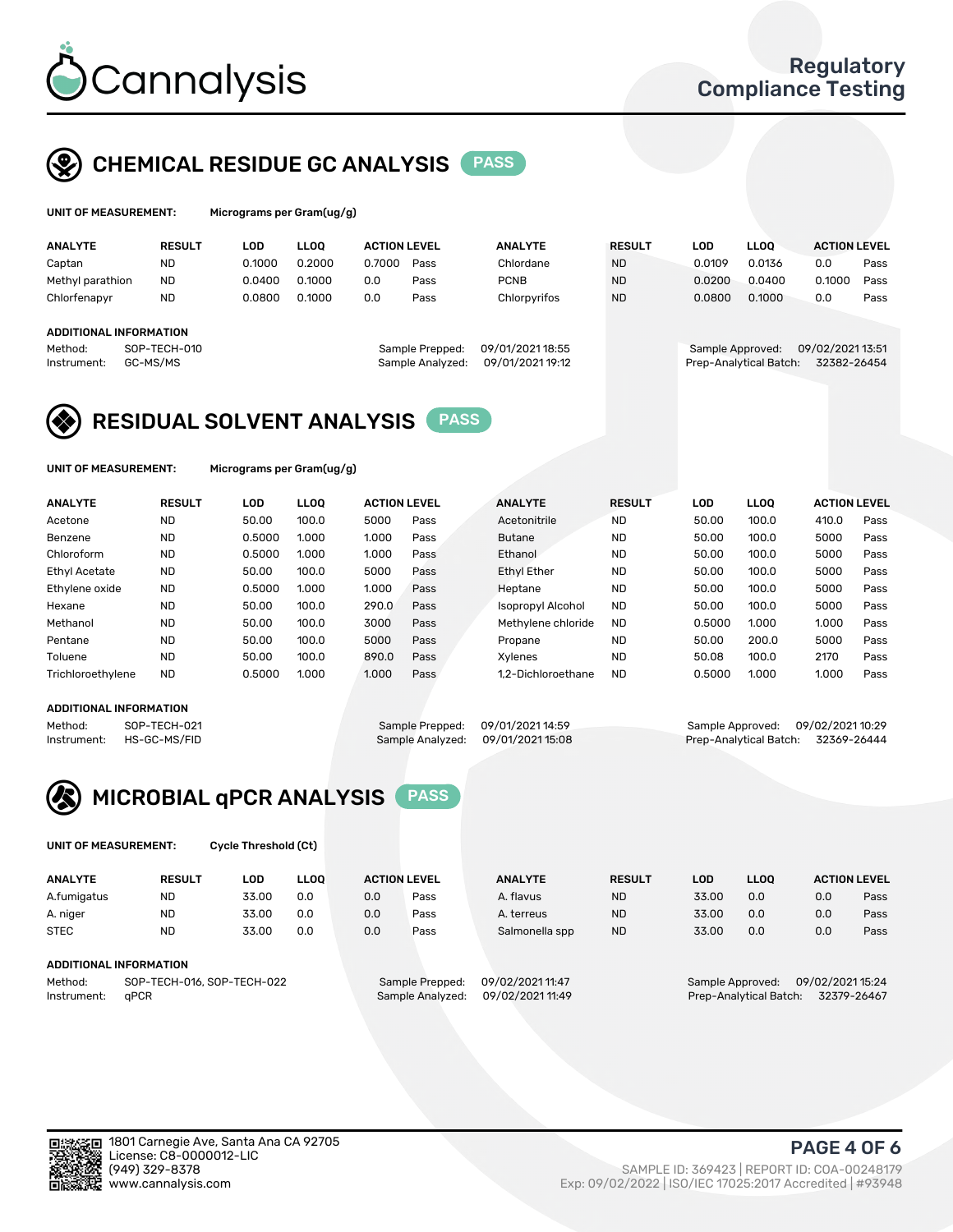



| UNIT OF MEASUREMENT:                                                                                                     |                                                                                                                                                                         | Micrograms per Gram(ug/g)      |        |                                      |                |                  |                        |                                 |                     |      |  |
|--------------------------------------------------------------------------------------------------------------------------|-------------------------------------------------------------------------------------------------------------------------------------------------------------------------|--------------------------------|--------|--------------------------------------|----------------|------------------|------------------------|---------------------------------|---------------------|------|--|
| <b>ANALYTE</b>                                                                                                           | <b>RESULT</b>                                                                                                                                                           | <b>LOD</b>                     | LLOO   | <b>ACTION LEVEL</b>                  | <b>ANALYTE</b> | <b>RESULT</b>    | <b>LOD</b>             | <b>LLOO</b>                     | <b>ACTION LEVEL</b> |      |  |
| Arsenic                                                                                                                  | <b>ND</b>                                                                                                                                                               | 0.0120                         | 0.1000 | 0.2000<br>Pass                       | Cadmium        | <b>ND</b>        | 0.0072                 | 0.0500                          | 0.2000              | Pass |  |
| Lead                                                                                                                     | <lloo< td=""><td>0.0068</td><td>0.0500</td><td>0.5000<br/>Pass</td><td>Mercury</td><td><b>ND</b></td><td>0.0060</td><td>0.0500</td><td>0.1000</td><td>Pass</td></lloo<> | 0.0068                         | 0.0500 | 0.5000<br>Pass                       | Mercury        | <b>ND</b>        | 0.0060                 | 0.0500                          | 0.1000              | Pass |  |
| <b>ADDITIONAL INFORMATION</b><br>SOP-TECH-013<br>Method:<br>Sample Prepped:<br>Sample Analyzed:<br>ICP-MS<br>Instrument: |                                                                                                                                                                         |                                |        | 09/01/2021 14:59<br>09/02/2021 07:44 |                | Sample Approved: | Prep-Analytical Batch: | 09/02/2021 21:29<br>32367-26456 |                     |      |  |
|                                                                                                                          | <b>MYCOTOXINS ANALYSIS</b><br><b>PASS</b>                                                                                                                               |                                |        |                                      |                |                  |                        |                                 |                     |      |  |
| UNIT OF MEASUREMENT:                                                                                                     |                                                                                                                                                                         | Micrograms per Kilogram(ug/kg) |        |                                      |                |                  |                        |                                 |                     |      |  |
| <b>ANALYTE</b>                                                                                                           | <b>RESULT</b>                                                                                                                                                           | <b>LOD</b>                     | LLOO   | <b>ACTION LEVEL</b>                  | <b>ANALYTE</b> | <b>RESULT</b>    | <b>LOD</b>             | <b>LLOQ</b>                     | <b>ACTION LEVEL</b> |      |  |
| Aflatoxin B1                                                                                                             | <b>ND</b>                                                                                                                                                               | 1.000                          | 2.000  | N/A                                  | Aflatoxin B2   | <b>ND</b>        | 2.000                  | 5.000                           |                     | N/A  |  |
| Aflatoxin G1                                                                                                             | <b>ND</b>                                                                                                                                                               | 2.000                          | 5.000  | N/A                                  | Aflatoxin G2   | <b>ND</b>        | 2.000                  | 5.000                           |                     | N/A  |  |
| <b>Total Aflatoxins</b>                                                                                                  | <b>ND</b>                                                                                                                                                               | 10.00                          | 14.00  | 20.00<br>Pass                        | Ochratoxin A   | <b>ND</b>        | 1.000                  | 2.000                           | 20.00               | Pass |  |

#### ADDITIONAL INFORMATION

Method: SOP-TECH-020 Sample Prepped: 09/01/2021 17:33 Sample Approved: 09/02/2021 11:02 Instrument: LC-MS/MS Sample Analyzed: 09/01/2021 17:36 Prep-Analytical Batch: 32366-26451

FILTH & FOREIGN MATERIAL ANALYSIS PASS Q

UNIT OF MEASUREMENT: Filth and Foreign Matter (%, #/3g)

| <b>ANALYTE</b>         | <b>RESULT</b>                     | LOD. | LLOO | <b>ACTION LEVEL</b> |                                     | <b>ANALYTE</b>                       | <b>RESULT</b> | LOD | <b>LLOO</b>                                | <b>ACTION LEVEL</b>             |      |
|------------------------|-----------------------------------|------|------|---------------------|-------------------------------------|--------------------------------------|---------------|-----|--------------------------------------------|---------------------------------|------|
| IF RH ME               | <b>ND</b>                         | 0.0  | 0.0  | 1.000               | Pass                                | <b>IFM</b>                           | <b>ND</b>     | 0.0 | 0.0                                        | 25.00                           | Pass |
| Mold                   | <b>ND</b>                         | 0.0  | 0.0  | 25.00               | Pass                                | <b>SSCD</b>                          | <b>ND</b>     | 0.0 | 0.0                                        | 25.00                           | Pass |
| ADDITIONAL INFORMATION |                                   |      |      |                     |                                     |                                      |               |     |                                            |                                 |      |
| Method:<br>Instrument: | SOP-TECH-009<br>Visual Inspection |      |      |                     | Sample Prepped:<br>Sample Analyzed: | 09/01/2021 17:05<br>09/01/2021 17:05 |               |     | Sample Approved:<br>Prep-Analytical Batch: | 09/01/2021 17:11<br>32375-26450 |      |



PAGE 5 OF 6